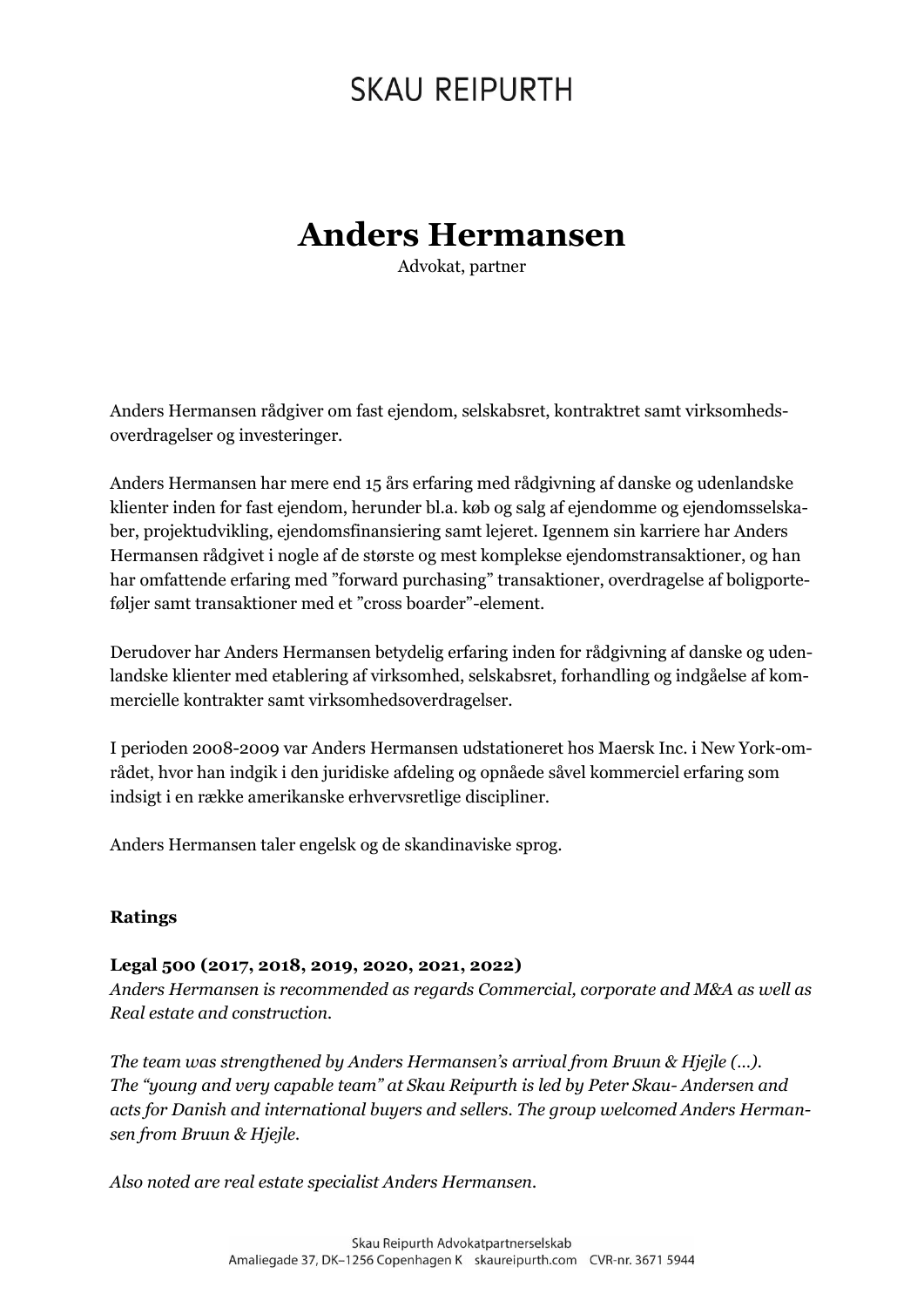# **SKAU REIPURTH**

*Anders Hermansen is very hands-on and pragmatic in his approach…*

*Anders Hermansen is super responsive and professional. He provides big firm expertise and speed in a pleasant, attentive and very personal manner. He will likely appeal to most clients due to his unique mix of commercial sense, legal knowledge and great personality.*

*Real estate specialist Anders Hermansen assists Danish and international investors with project developments and investments, primarily mandates involving residential properties, logistics facilities and offices.*

*The "partner-driven" team at Skau Reipurth acts for buyers and sellers on do- mestic and cross-border M&A and has notable experience in incorporations and general corporate and commercial issues. (…) which also includes commercial contracts specialist (…) Anders Hermansen.*

*Providing "stellar advice", the team at Skau Reipurth handles real estate and construction transactional work as well as dispute resolution mandates. (…) while Anders Hermansen leads the firm's real estate efforts, handling complex transactions involving residential and office properties. The group acts for a broad client base, ranging from contractors and cooperative housing societies to professional investors and manufacturers.*

*Anders Hermansen stands out as one of the best real estate advisers I have experienced, not just in Denmark but on an international scale. Makes complicated processes simple and is a key success factor in getting the deal through. I would recommend him in a heart beat!*

*Skau Reipurth acts for both buyers and sellers on a national and international scale. (…) and Anders Hermansen are other key practitioners, handling commercial and contract law as well as compliance and legal risk management issues.*

*(…) Anders Hermansen both provide legal advise on a level that I have not experienced before. Again the ability to make complicated simple and relevant is a key driver for my choice of legal help.*

#### **Ekspertise**

- Erhvervsretlige forhold
- Fast ejendom
- M&A
- Rets- og voldgiftssager
- Selskabsret